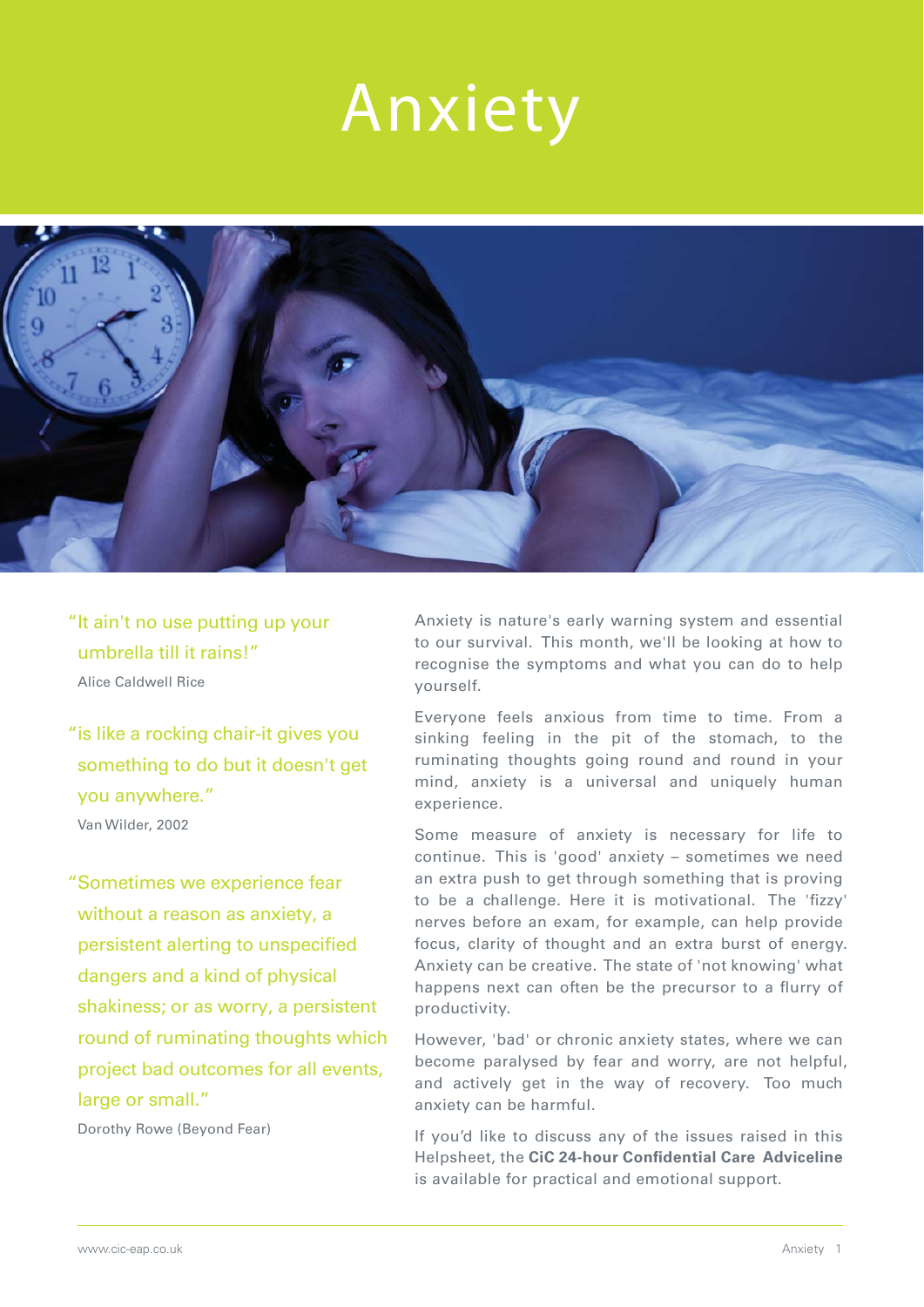# What on earth is happening to me?

At the sharp end of anxiety, panic states can make you feel very ill at ease. You may feel your heart racing, beating too fast, palpitations. You might the feel urge to run or shout and scream. Sometimes you might feel like you need the loo quickly, feel sick, nauseous, sweaty, hot, shaky or faint. Because it is a very bodily felt emotion, it is easy to misread some of these signals for life-threatening illness (cardiac failure, stroke, for example). If this bothers you, why not eliminate your concerns and get yourself checked out by your GP. All of these feelings, which are very unpleasant, are in response to the increase in adrenaline and stress hormones, which cause the heart to begin to beat faster to provide the muscles and brain with an increase in oxygen supply.

If we were faced with an obvious threat – a car heading towards us say – we would be very grateful to our bodies for preparing us so readily. Once the danger had passed, we would be still and quiet and allow ourselves to steady and rebalance. As long as we don't interfere, our bodies and mind will get on with the business of maintaining equilibrium. Once these feelings have been felt, a memory gets 'recorded'. It's as if our body/mind says "Never again will I be caught in that situation!" And if we don't get the opportunity to go back and face our fears, its then that safety behaviours can get activated.

#### **Safety behaviours**

- avoidance of places, people, activities where the anxiety was felt
- not going out for fear of being seen
- fearing being alone
- avoiding public transport or public places
- sticking rigidly to routines so much so that they become superstitious rituals – "If I avoid the pavement cracks, I won't get anxious"
- eating, drinking, smoking

What is important to note about all the safety behaviours is that they actually, in the end, contribute to anxiety prolonging, because you never find out that the feared situation (dying, vomiting, fainting, going 'mad', falling apart), never actually happens. So you, your body, never has the opportunity to learn that the anxiety will reduce naturally. Sometimes this is referred to as graded exposure, and a particular kind of therapy, cognitive behavioural therapy has been shown to be very effective in helping some to overcome their need for safety behaviours and face their fears. CiC offers a computer guided programme, Living Life to the Full interactive, which incorporates CBT ideas and methods. Ask your CiC advisor today about how to access the program.

# Worry is not a predictor of outcome

The other form of anxiety, worry, can be summed up neatly by two simple statements:

- Something awful is going to happen
- I can't/won't be able to cope

For instance:

- I'll lose my job and never get another
- My partner will leave me and I will fall apart
- My child isn't doing as well as she should in her exams

This kind of future-focused anxiety, where there is an anticipated feared situation we call ruminating. It can be very tiring and above all, pointless, in

that no amount of excess worrying alters the outcome. Most of the things we worry about never actually come to pass. Test this for yourself. Think of what you were worrying about a year ago today? Can you remember exactly? Are you still worrying about it? Did a years' worth of worry make any difference to the situation? Worry here becomes habitual and keeps us busy. Often we worry, rather than act, because we fear the consequences of our actions even more. Once we begin to catch these kinds of thoughts, and sometimes they happen so automatically, we don't realise they are happening, we can begin to substitute them for different thoughts: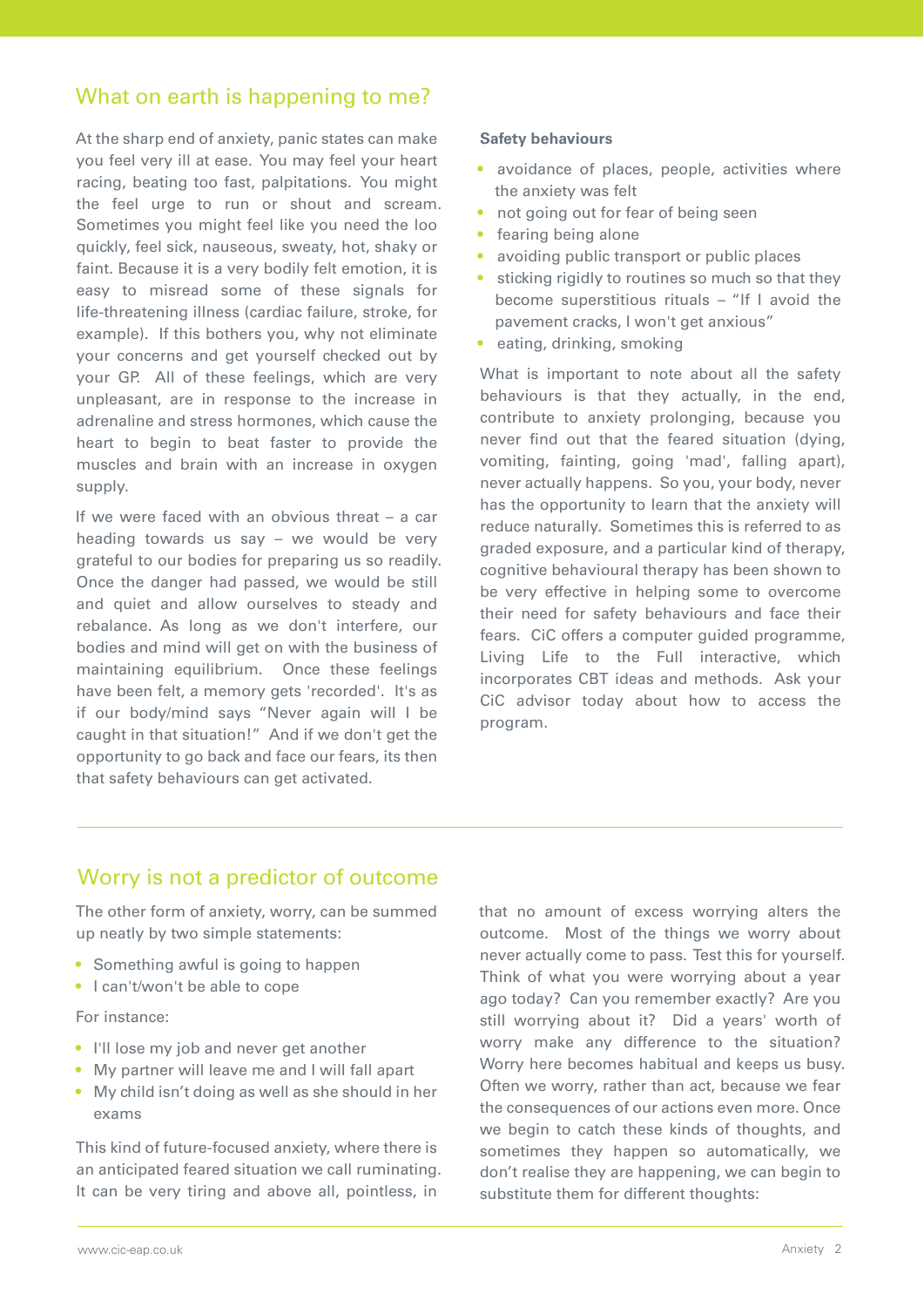#### cont...

- I might lose my job, but I'll be given notice, and I have good skills and experience.
- My partner may leave, and it will be difficult and painful, but I'll cope with the support from good friends and family
- If my child doesn't get the grades for that university, then life will take them on a different journey.

# Keep Calm and Carry On

Those five words, taken from government produced material around the blitz weren't just empty words, they really do point the way forward for dealing with anxiety producing situations. One of the simplest things you can do to lessen anxious feelings is to breathe properly. A famous study, The Framingham Heart Study, followed participants over 30 years and down generations, found that those that followed relaxation exercise that focus on the breath had

major physical and mental health benefits. This might sound odd, given that we are breathing all day, every day (a staggering 17,000-23,000 breaths a day) but breathing in this focused way can help to reduce breath rate from an average of 16 to 4 breaths per minute. Breathing is free, always available and you don't have to join a gym! All you need is 5 minutes, a space, and the willingness to focus your attention.

#### Sleep & Anxiety

All of us who have experienced anxiety know something of the frustration of not being able to sleep because we are too anxious. It can become a vicious circle. We are exhausted from feeling anxious, but can't get respite or switch off. If this is the case, you need to spend some time paying attention to good sleep hygiene.

The first point is the most obvious one. Are you ready to sleep? Work out a 'wind down' routine for yourself. This is personal, and needs to come from you. For some, a bath is a good preparation, for others a walk round the block with the dog. Hot milk drinks for some are helpful. What is certain is that we all sleep easier when our stomach is full and we are warm. Imagine a baby and the loving care a parent pays to preparing them for sleep. Can you do that for yourself?

Next, is the bed comfortable? Is the room too hot or too cold? Well ventilated? Do you have a partner who disturbs your sleep? Try changing the sheets! Something as simple as providing yourself with fresh bedding can have a good effect. Your bed needs to be somewhere inviting

and associated with warmth and comfort. Switch off the light and any light sources in the room, and make sure you have a well- fitting curtains or blinds. Melatonin, the so-called sleep hormone is produced by the pineal gland only in the absence of light. So, try to avoid falling asleep in front of the TV or any backlit electronic devices. If it helps to have sounds to distract you, try falling asleep with the radio on, rather than the television. One simple trick if you find you wake early is to imagine that the alarm is going to go off in 2 minutes, safe in the knowledge that you have many hours to sleep.

#### **In short:**

- Prepare your mind and body for sleep
- Stick to a routine
- Avoid stimulants for 2 hours before bed (caffeine, nicotine, alchohol)
- Make sure your sleeping space is comfortable, ventilated and dark
- Count backwards from 300
- If sleep evades you, try breathing exercise